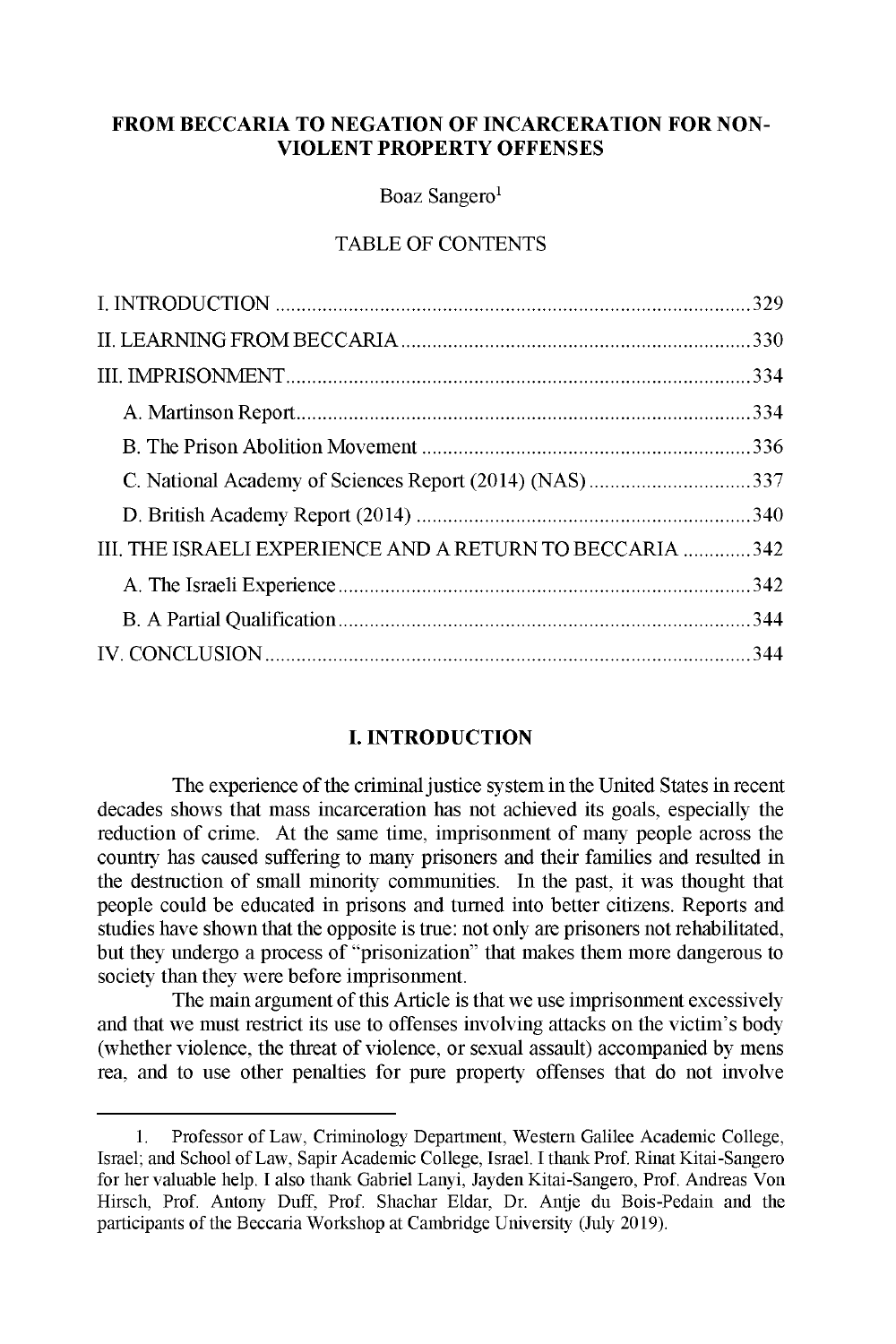violence. To substantiate this argument, the Article returns to Beccaria's monumental book "On Crimes and Punishments," where it finds significant support.

Part I develops Beccaria's reasoning into the main argument of the Article: there should be no incarceration for non-violent property offenses. Part II formulates a proposal for a drastic change in approach to imprisonment, touching on four milestones: the Martinson Report, the development of the Prison Abolition Movement, the National Academy of Sciences report (2014), and the British Academy report (2014). Part III discusses the instructive recent decision of the Israeli Supreme Court regarding the minimal living space for inmates, which forced the government to release thousands of prisoners and detainees and, quite likely, to change future policy and imprison fewer people for shorter periods. Part III also goes back to Beccaria's book for inspiration on how to achieve the abovementioned goal. Part IV concludes by qualifying the sweeping proposal that entirely rules out incarceration for non-violent property offenses and proposes instead a rejection of imprisonment for pure property offenses that protect only the social value of property, without any other significant social value.

## **II. LEARNING FROM BECCARIA**

The title of Chapter 22 of Cesare Beccaria's seminal book, On Crimes and Punishments,<sup>2</sup> is "Theft." Beccaria made an accurate distinction between "theft" and "robbery": "Theft without violence should be punished with fines. Whoever seeks to enrich himself at the expense of others ought to be deprived of his own wealth."<sup>3</sup> In the next paragraph, he elaborated: "But when violence is added to theft, then the punishment ought to be likewise a mixture of corporal punishment and penal servitude."<sup>4</sup>

Not everything that Beccaria wrote in the 18th century should be adopted today. I do not subscribe to the harsh punishment he proposed for robbery. Rather, I expand on the proper punishment he proposed for theft, and the necessary distinction he made between theft and robbery. We must distinguish between taking an asset and using violence or threats to forcibly take it; between theft and theft combined with assault or threats; between harming only the social value of property and harming other social values also, such as the integrity of the body, freedom, and free will.

In Chapter 30, Beccaria made a correct and important distinction: "I distinguish two classes of crime: the first consists of serious crimes beginning with murder and including all the worst villainies; the second consists of minor crimes.

<sup>2.</sup> CESARE BECCARIA, ON CRIMES AND OTHER WRITINGS 53 (Richard Bellamy ed., Richard Davies trans., 1995) (1764).

<sup>3.</sup> *Id.*

*<sup>4.</sup> Id.*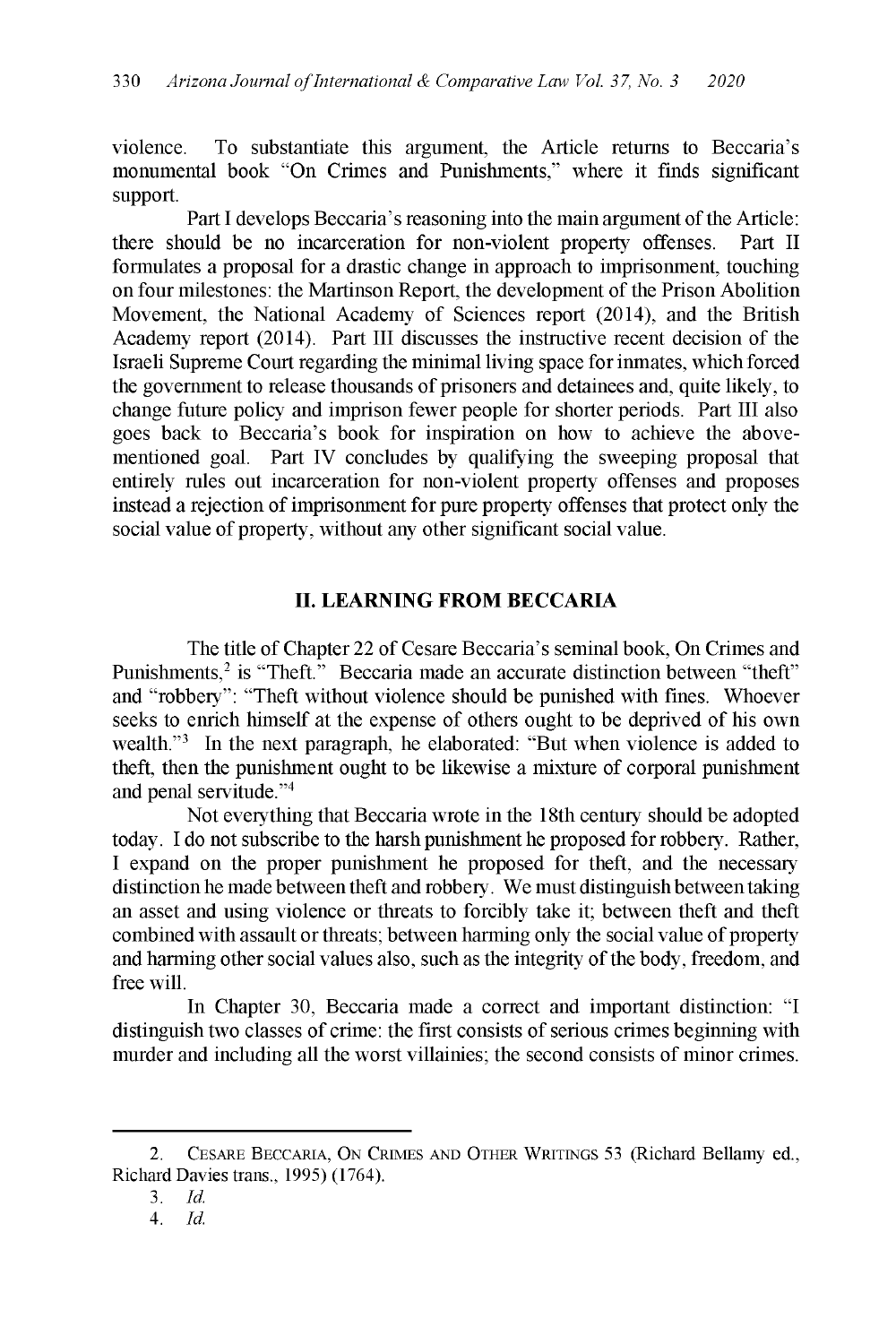This distinction has its foundation in human nature. The safety of one's own life is a natural right, the protection of property is a social right."<sup>5</sup>

The most significant paragraph in Beccaria's book is the conclusion, in which he proposes a comprehensive recipe for sound criminal legislation: "In order that punishment should not be an act of violence perpetrated by one or many upon a private citizen, it is essential that it should be public, speedy, necessary, the minimum possible in the given circumstances, proportionate to the crime, and determined by the law."<sup>6</sup>

This statement acknowledges the danger of unjustified punishment, the principle of legality (the requirement that the offense and the punishment be enshrined in the law), the requirement for the publicity of the law, the principle that criminal law is a last resort, the principle of parsimony in punishment, the requirement of immediacy of punishment to ensure effective deterrence, and especially the principle of proportionality of the severity of the punishment and of the offense; all in one concise sentence.

To compute the severity of the offense, I propose multiplying the harmfulness<sup>7</sup> (or dangerousness)<sup>8</sup> of the act with the culpability of the actor.<sup>9</sup> Multiplication is preferable to addition for three reasons. First, because of the significance of the culpability of the actor, the differences in severity between, say, causing death by negligence, consciously causing death, and intentionally causing death are enormous, even if the factual element of the offense (act, circumstances, and consequence) is the same.  $10$  Second, because of the significance of each social value (property v. physical integrity), deliberately causing property damage is much less severe than deliberately harming the human body, even if the mental element of the perpetrator is the same. And third, the formula must guarantee that if one of the components of the product is null, the severity of the offense is also null and does not result in punishment. In this case, the social phenomenon in question must be regulated by means other than criminal law.

| Culpability  |  | Harmfulness (or           | Severity       |
|--------------|--|---------------------------|----------------|
| of the actor |  | Dangerousness) of the act | of the offense |

*9.* See ANDREAS VON HIRSCH, DESERVED CRIMINAL SENTENCES 8, 12, 23, 64, 123 (2017) (based on "The Desert Rationale" and the principle of Proportionality).

10. GEORGE P. FLETCHER, THE GRAMMAR OF CRIMINAL LAW: AMERICAN, COMPARATIVE, AND INTERNATIONAL 33 (2007).

*<sup>5.</sup>* Id. at *77.*

*<sup>6.</sup> Id.* at 113.

*<sup>7.</sup> See* JOEL FEINBERG, THE MORAL LIMITS OF THE CRIMINAL LAW VOLUME 1, 329 (1986); Andrew Von Hirsch & Niles Jareborg, *Gauging* Criminal *Harm: A Living-Standard Analysis,* 11 OXFORD J. LEGAL STUD. 1 (1991).

*<sup>8.</sup> See* Antony Duff, *Risks, Culpability and* Criminal Liability, in SEEKING SECURITY: PRE-EMPTING THE COMMISSION OF CRIMINAL HARMS, 121, 121-142 (G.R. Sullivan & Ian Dennis eds., 2012).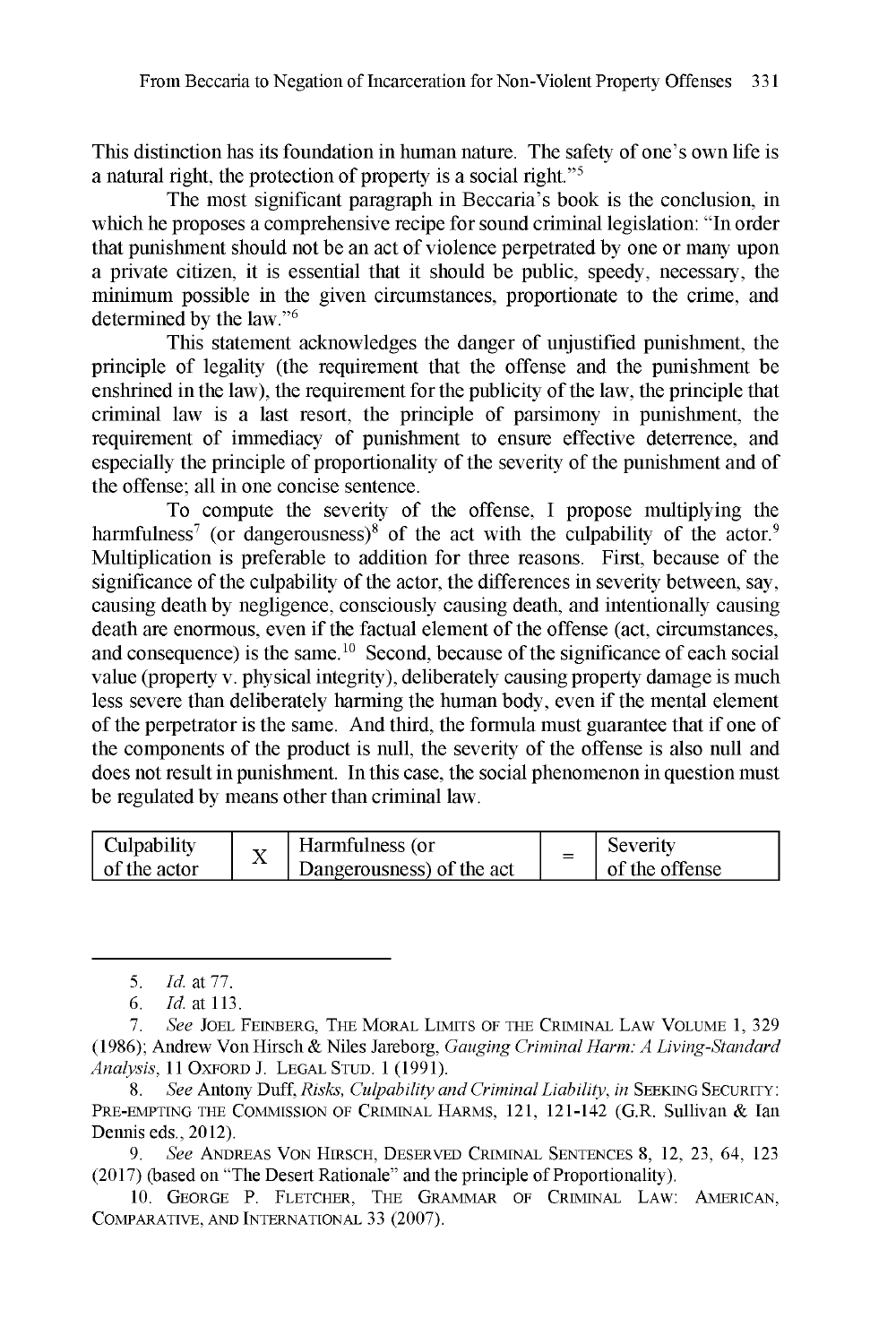To ensure that the result is never excessive, both culpability and harmfulness (or dangerousness) should be defined between 0 and 1, or between 0 and 100%.

Almost on the same theoretical basis, I suggest a similar calculation of the moral justification for the criminal punishment:

| Retribution | Utility (Deterrence $+$ | $\overline{\phantom{a}}$ | Justification of the |
|-------------|-------------------------|--------------------------|----------------------|
| л           | Incapacitation)         |                          | Punishment           |

Again, presenting the justification of criminal punishment as a multiplication illustrates the idea that if one of the components is missing, there is no justification for criminal punishment.<sup>11</sup> Given that punishment based on retribution means punishment according to the severity of the offense, which is culpability multiplied by harmfulness (or dangerousness), it follows that:

| Culpability<br>of the Actor |  | Harmfulness (or<br>$\vert X \vert$ Dangerousness)<br>of the act |  | Utility<br>$X \mid$ (Deterrence +<br>Incapacitation) |  | Justification<br>of the<br>Punishment |
|-----------------------------|--|-----------------------------------------------------------------|--|------------------------------------------------------|--|---------------------------------------|
|-----------------------------|--|-----------------------------------------------------------------|--|------------------------------------------------------|--|---------------------------------------|

The last equation shows that there is no justification for punishment even if only one of the three components is null: harmfulness (or dangerousness), culpability, or utility.<sup>12</sup>

In Chapter 6, "The proportion between crimes and punishments," Beccaria wrote:

> It is in the common interest not only that crimes not be committed, but that they be rarer in proportion to the harm they do to society. Hence the obstacles which repel men from committing crimes ought to be made stronger the more those crimes are against the public good and the more inducements there are for committing them. Hence, there must be a proportion between crimes and punishments . . . . If pleasure and pain are the motive forces of all sentient beings, and if the invisible legislator has decreed rewards and punishments as one of the motives that spur men even to the most sublime deeds, then the inappropriate distribution of punishments will give rise to that paradox, as little recognised as it is common, that punishments punish the crimes they have caused. If an equal punishment is laid down for two crimes which damage society unequally, men

<sup>11.</sup> *Compare* H.L.A. HART, PUNISHMENT AND RESPONSIBILITY: ESSAYS IN THE PHILOSOPHY OF LAW 1-28 (1968), *with* VON HIRSCH, *supra* note *9,* at 9, 12, 41 (based on "The Desert Model").

<sup>12.</sup> Here again, the components of culpability, harmfulness (or dangerousness), and utility should be defined between 0 and 1, or between 0 and 100%.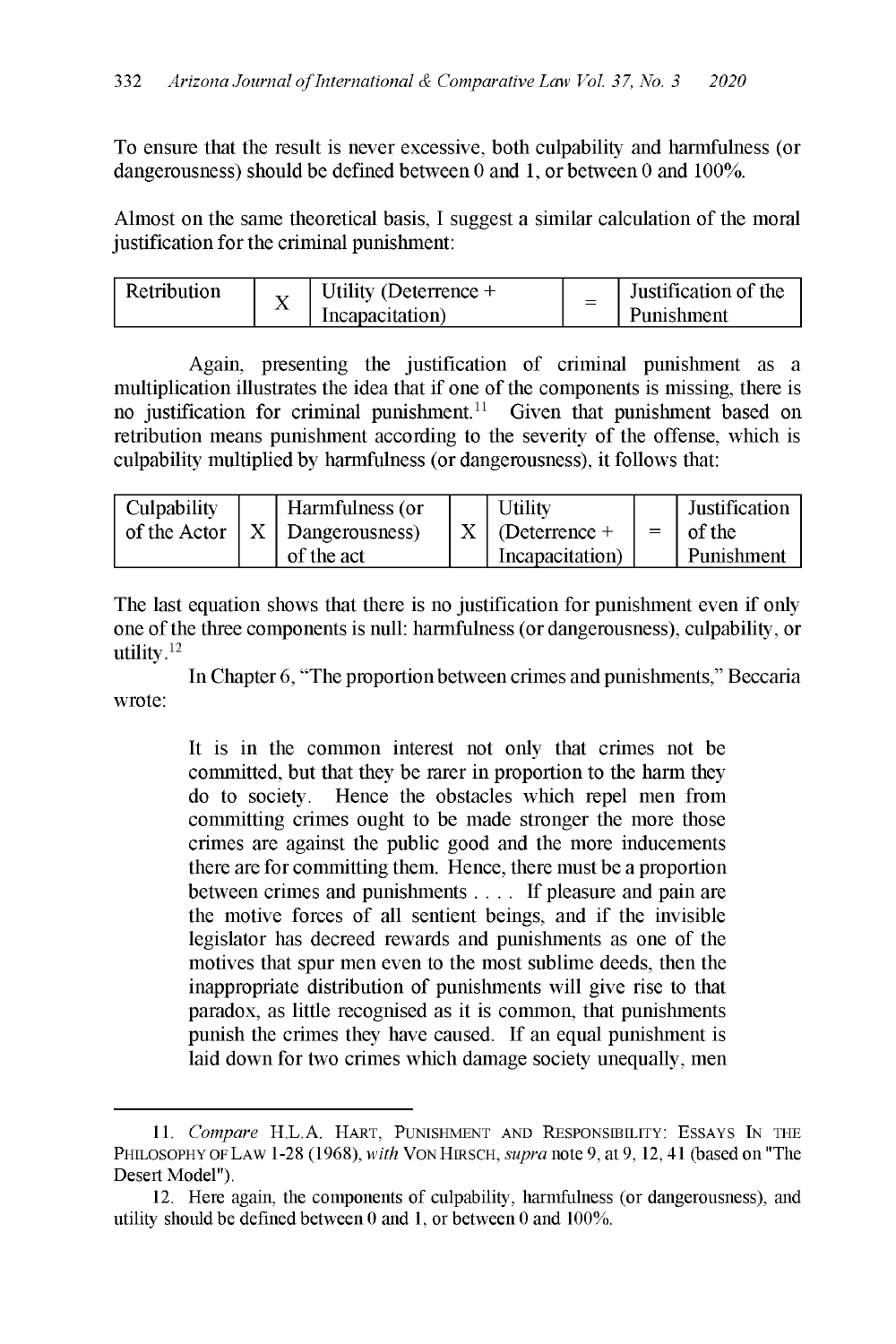will not have a stronger deterrent against committing the greater crime if they find it more advantageous to do so.  $13$ 

Today this insight is known as the principle of marginal deterrence. The customary use of imprisonment for property offenses without violence reduces the deterrence against violent offenses that could have been achieved by the severe sentence of imprisonment.

Based on the fundamental distinctions made by Beccaria, I argue that we currently use imprisonment excessively. Imprisonment must be restricted mainly to punish offenses involving attacks on the victim's body accompanied by mens rea. For property offenses not characterized by violence we must use other penalties.

Von Hirsch wrote: "Imprisonment-and especially, imprisonment for significant durations-is a severe penalty. Under a proportionality-oriented sentencing scheme, the sanction should thus be reserved for crimes of a serious nature."<sup>14</sup> Section 152(2) of the English Criminal Justice Act, 2003, states that a custodial sentence should not be imposed unless the offense is "so serious that neither a fine alone nor a community sentence can be justified."<sup>15</sup> In Germany, imprisonment is perceived as a punishment of last resort reserved for serious offenses or for recidivist offenders.  $16$  Property offenses must be punished without using our most severe form of punishment, which is deprivation of liberty.<sup>17</sup> This argument does not purport to identify all the offenses that should or should not be punishable by imprisonment; it merely rejects incarceration for a particular type of offenses: non-violent property offenses.

There are, of course, non-violent offenses, like rape (which does not necessarily involve violence), that must be punished severely using incarceration. But rape is not a property offense. There are, on the other hand, non-property offenses, for which imprisonment would be excessive punishment, like traffic offenses. This suggestion concentrates only on a specific group of offenses, and this focus is justified by the fact that there are many non-violent property offenses and many prisoners who were sentenced for such offenses. Incarceration is too severe and disproportional for these offenses.

Depriving a person of liberty for a pure property offense that involves no attack on the victim's body (whether violence, the threat of violence, or sexual assault) is an abuse of state power and in strong contradiction with the social

<sup>13.</sup> BECCARIA, *supra* note 2, at 19, 21.

<sup>14.</sup> VON HIRSCH, *supra* note *9,* at 87.

<sup>15.</sup> Criminal Justice Act of 2003 (c. 44), s. 152(2).

<sup>16.</sup> Markus Dirk Dubber, *Theories of Crime and Punishment in German Criminal Law,* 53 AM. J. COMPAR. L. **679, 706** (2005).

<sup>17.</sup> Deprivation of liberty is the most severe form of punishment except for the death penalty, which is not discussed here because it is not relevant for property offenses and because it appears to be in the process of being eliminated in the Western world. *See* Boaz Sangero, *On Capital Punishment in General and on the Death Penalty for Murder Committed During a TerroristAct in Particular,* 2 C. L. B. L. STUD. 97 (2002).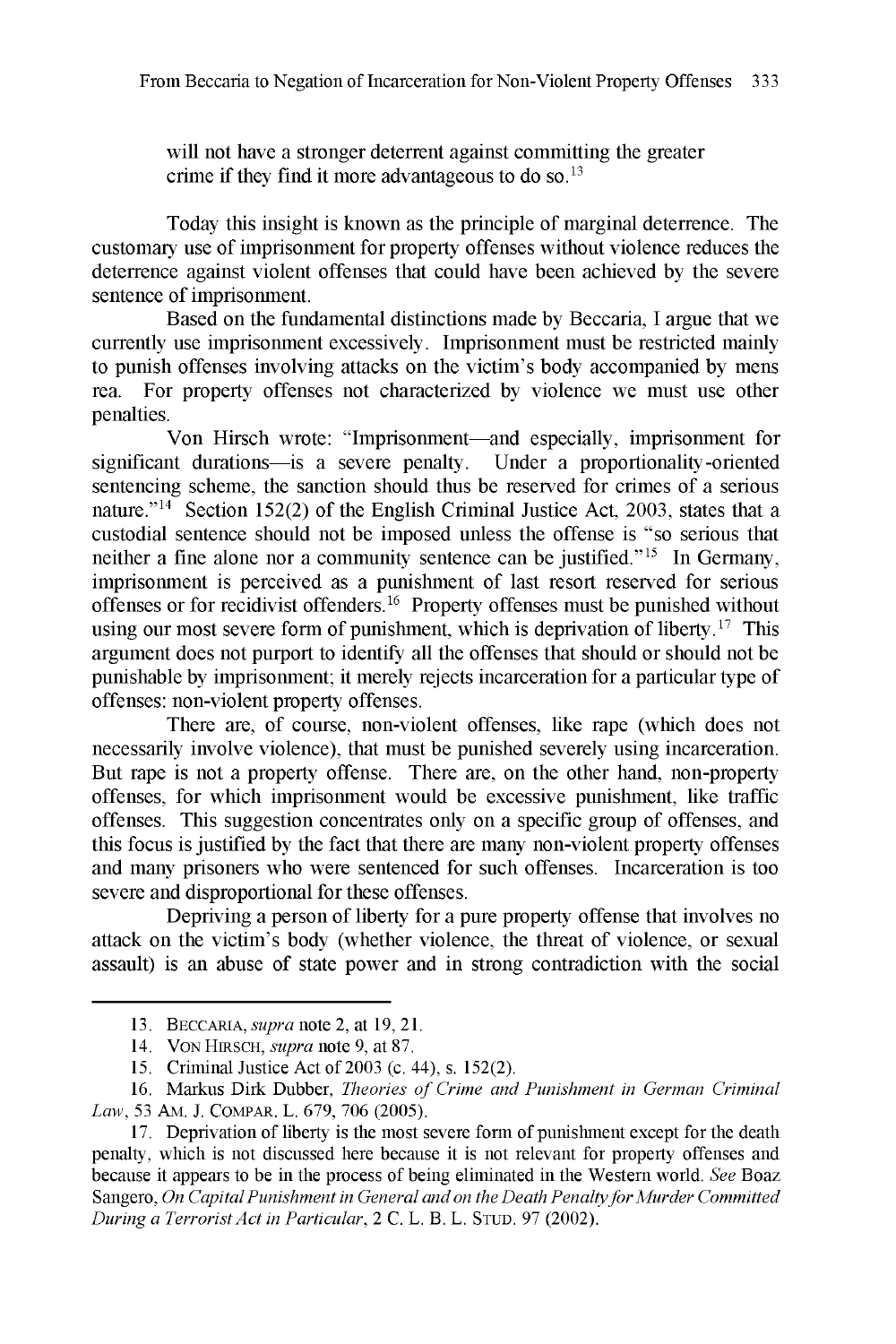contract between the state and its citizens. The wrong done by the offender, which is an invasion of the victim's right to property, is not serious enough to justify the deprivation of the offender's liberty. The social value of liberty ranks much higher than the social value of property. Therefore, using imprisonment to punish pure property offenses is disproportionate, unfair, and violates the constitutional right to freedom.

#### **III. IMPRISONMENT**

It is difficult to imagine the current criminal justice system without incarceration, which is the main punishment today and the accepted standard measure for comparing offenses. Note, however, that the large-scale use of this punishment, in contrast to detention before and during trial, is relatively recent, only about 250 years old.<sup>18</sup> A proposal for a drastic change of approach to imprisonment must take into account four landmarks regarding incarceration: the Martinson Report,<sup>19</sup> the Prison Abolition Movement, the National Academy of Sciences Report  $(2014)$ ,<sup>20</sup> and the British Academy Report  $(2014)$ ,<sup>21</sup>

#### **A. Martinson Report**

The report of the Martinson Commission was published in the U.S. in 1974, sending shockwaves throughout the legal system and the public.<sup>22</sup> Until then, it was mistakenly believed that we can rehabilitate offenders in prisons in the same way we cure patients in hospitals. Enthusiasm for rehabilitation has led the American system to impose ranges of years of imprisonment rather than exact terms. The actual date of release is determined by a parole committee based on its assessment of the degree to which the inmate was rehabilitated.

The Martinson Report revealed many problems. First, it argued that it was inhumane to hold a person in such uncertainty.<sup>23</sup> Second, the parole committees

<sup>18.</sup> SHLOMO G. SHOHAM ET AL., CRIMES AND PUNISHMENTS - AN INTRODUCTION TO PENOLOGY AND CRIMINAL JUSTICE 209 (2009); MARTIN VAN CREVELD, THE RISE AND DECLINE OF THE STATE 168-69 (1999).

<sup>19.</sup> Robert Martinson, *What Works? Questions and Answers about Prison Reform,* 35 THE PUBLIC INTEREST 22 (1974) [hereinafter Martinson Report].

<sup>20.</sup> COMM. ON CAUSES AND CONSEQUENCES OF HIGH RATES OF INCARCERATION, THE GROWTH OF INCARCERATION IN THE UNITED STATES: EXPLORING CAUSES AND CONSEQUENCES PAGE NUMBER (Jeremy Travis et al. eds. 2014), http://johnjay.jjay.cuny.edu/nrc/ NAS report on incarceration.pdf [hereinafter NAS 2014 Report].

<sup>21.</sup> BRIT. ACAD., A PRESUMPTION AGAINST IMPRISONMENT: SOCIAL ORDER AND SOCIAL VALUES (2014), https://www.thebritishacademy.ac.uk/publications/presumption-against imprisonment-social-order-social-values/.

<sup>22.</sup> Martinson Report, *supra* note 19.

<sup>23.</sup> Robert Martinson, *New Findings, New Views: A Note of Caution Regarding Sentencing Reform,* 7 HOFSTRA L. REV. 243, 254 (1979).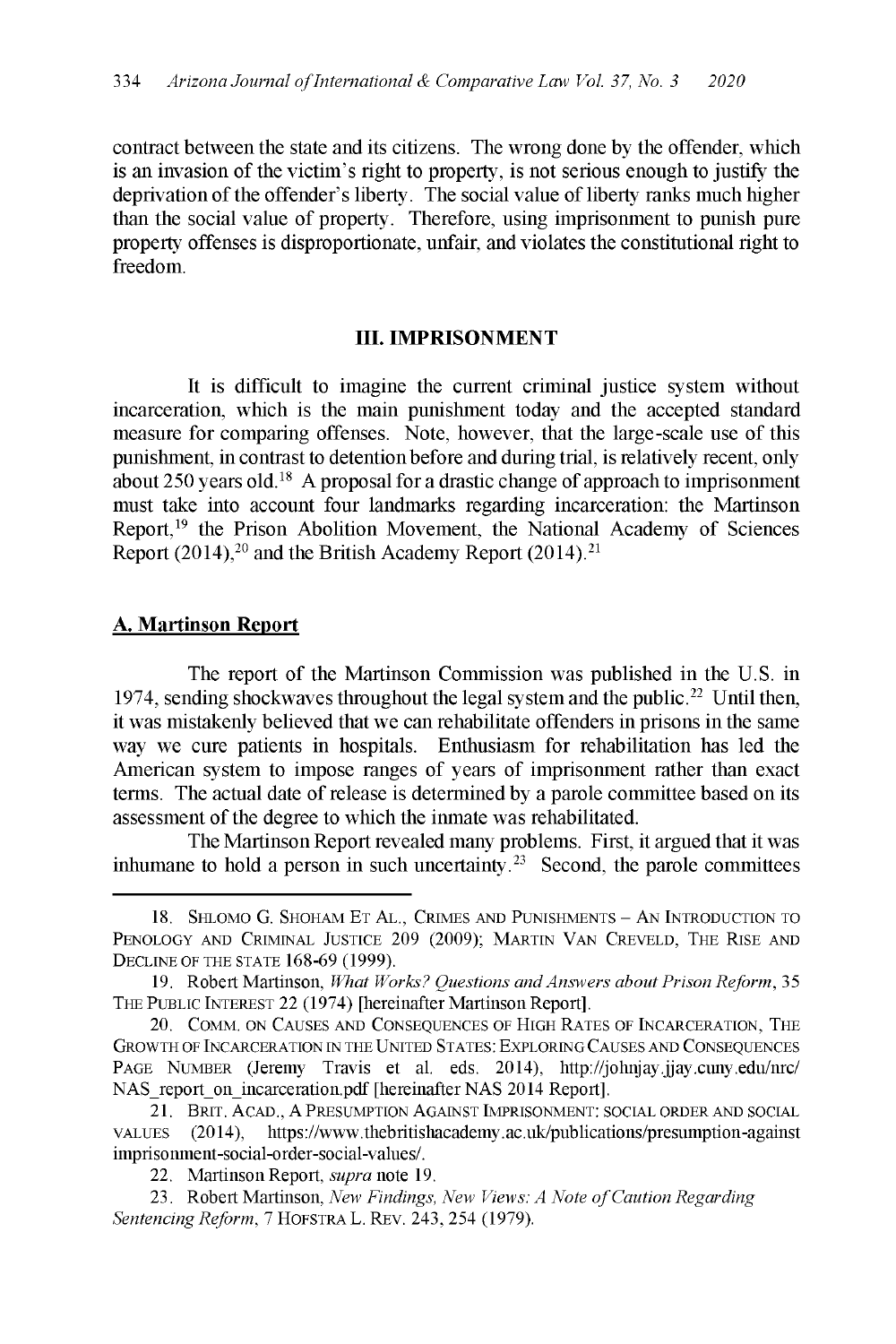held too much power, often more than the courts.<sup>24</sup> Third, the decisions of the parole committees turned out to be racially biased: where white prisoners were readily declared to have been sufficiently rehabilitated, the terms of prisoners of color were generally extended.<sup>25</sup> Fourth, judges often imposed longer prison sentences based on the mistaken assumption that imprisonment can rehabilitate offenders.<sup>26</sup> The fifth and most difficult problem was that according to the Martinson Report, "nothing works," in other words, no method of rehabilitation followed in prison was successful. $27$ 

Studies have shown not only that the prison cannot rehabilitate, but that the opposite was true: imprisonment causes inmates to connect with criminals and adopt their negative behavior. Prisoners learn to hate society, which has rejected and imposed a harsh punishment on them, and as a result they develop an antisocial attitude. <sup>28</sup>When they are eventually released, prisoners become more dangerous to society than before their incarceration.

The chances of criminals being rehabilitated and becoming normative citizens declines drastically during their imprisonment.<sup>29</sup> Studies conducted in prisons show that inmates undergo a process of "prisonization," where they are assimilated into the criminal population in prison, adopting and internalizing the patterns of criminal behavior.

Incarceration causes prisoners a great deal of suffering. The so-called "pains of imprisonment" include the loss of liberty, social rejection, separation from family, friends, and workplace, material and sexual deprivations, loss of autonomy, loss of personal security from assault by others, and constraint of living with people whom they did not choose.<sup>30</sup> To defend themselves, prisoners reject the members of society who rejected them. Researchers have also pointed out the psychological harm and social stigma that greatly reduce the prisoners' chances of successfully integrating into society after their release.<sup>31</sup> The conclusions of these studies are supported by the high rates of recidivism of released prisoners.<sup>32</sup> According to Foucault, "[d]etention causes recidivism; those leaving prison have more chance than before of going back to it; convicts are, in a very high proportion, former

*32. Id.*

<sup>24.</sup> *Id.*

*<sup>25.</sup> Id.*

<sup>26.</sup> *Id.*

*<sup>27.</sup> Id.; but see* Von Hirsch, *supra* note 9, at 9.

*<sup>28.</sup> See* MICHEL FOUCAULT, DISCIPLINE AND PUNISHMENT - THE BIRTH OF PRISON 266 (Alan Sheridan trans., Vintage Books 1995) ("The feeling of injustice that a prisoner has is one of the causes that may make his character untamable. When he sees himself exposed in this way to suffering, which the law has neither ordered nor envisaged, he becomes habitually angry against everything around him; he sees every agent of authority as an executioner; he no longer thinks that he is guilty: he accuses justice itself." (quoting Bigot Preameneu)).

*<sup>29.</sup> See also* Anders Kaye, *The Secret Politics of the Compatibilist Criminal Law,* 55 KAN. L. REv. 365, 415-16 (2007).

<sup>30.</sup> GRESHAM M. SYKES, THE SOCIETY OF CAPTIVES 63, 63-64 (Princeton Univ. Press 1958).

<sup>31.</sup> *Id.*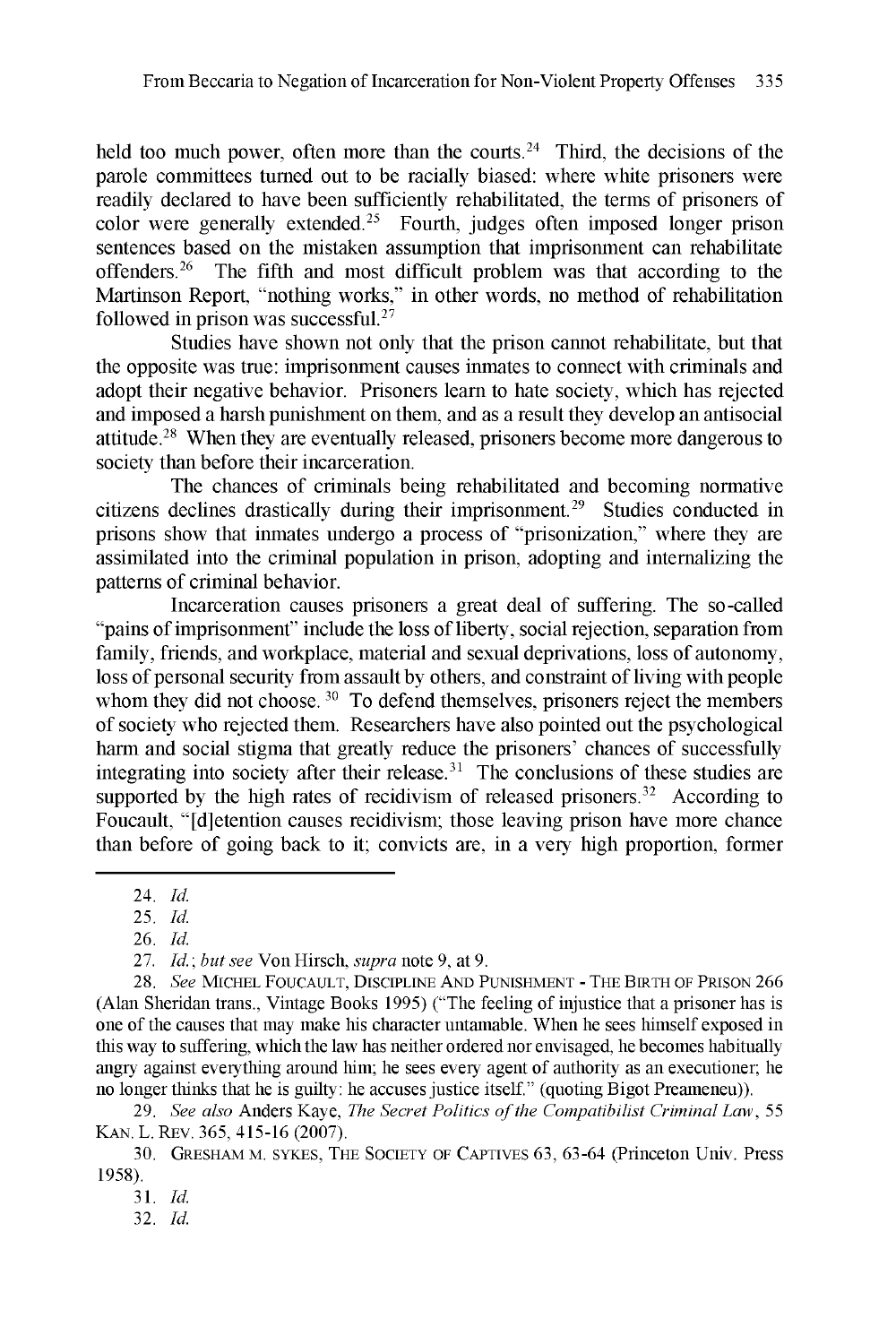inmates."<sup>33</sup> Foucault provides a compelling description of "an ensemble whose three terms (police-prison-delinquency) support one another and form a circuit that is never interrupted. Police surveillance provides the prison with offenders, which the prison transforms into delinquents, the targets and auxiliaries of police supervisions, which regularly send back a certain number of them to prison.<sup> $34$ </sup>

Punishment has other goals as well: retribution, deterrence, and incapacitation. In a nutshell, retribution should be seen primarily as a limit that must not be exceeded; $35$  prevention of crime by imprisonment (incapacitation) is necessary mainly for a small minority of violent offenders; deterring the general public does not require excessive punishment. Studies have shown that for deterring individuals, a short prison term is more effective than a long one because of its shock effect.<sup>36</sup>

## **B. The Prison Abolition Movement**

The second landmark is the approach of the Prison Abolition Movement, 37 according to which imprisonment is an unnecessary and even harmful sentence. Imprisonment does not achieve its goals, and it exacts heavy economic and human prices. Who, then, should be subject to imprisonment? Only "the dangerous few," especially those who have committed violent crimes. Their rate is only about five percent of all prisoners.<sup>38</sup> As for the rest, society must develop other, smarter methods for coping with crime. The target is less criminal law, fewer offenses, fewer punishments, and fewer prisoners.<sup>39</sup> Criminal law cannot solve all the problems of society, certainly not by imprisonment.

Alternatives to imprisonment should be developed to prevent crime. An example of such an alternative is the restorative justice process.<sup>40</sup> The abolitionist approach does not necessarily advocate the complete elimination of imprisonment, but a drastic reduction of it. The importance of this approach lies in challenging the

<sup>33.</sup> FOUCAULT, *supra* note 28, at 265.

*<sup>34.</sup> Id.* at 282.

<sup>35.</sup> Harmelinv. Michigan, 501 U.S. 957, 989 (1991).

<sup>36.</sup> ARNOLD ENKER, CONDITIONAL IMPRISONMENT 29 (1981).

<sup>37.</sup> Sebastian Scheerer, *Towards Abolitionism,* 10 CONTEMP. CRISIS 5 (1986); R. S. De Folter, *On the Methodological Foundation of the Abolitionist Approach to Criminal Justice System,* 10 CONTEMP. CRISIS 39 (1986); THE CASE FOR PENAL ABOLITION (W. Gordon West *&* Ruth Moris, eds., 2000); Avraham Tennenbaum, *The Abolitionist Approach: Has Time Come to Abolish Criminal Punishment? 2* SHA'AREY MISHPAT 261 (2001 Hebrew).

<sup>38.</sup> Tennenbaum, *supra* note 37, at 270.

<sup>39.</sup> *See also* Mirko Bagaric, Gabrielle Wolf & William Rininger, *Mitigating America's Mass Incarceration Crisis without Compromising Community Protection: Expanding the Role ofRehabilitation in Sentencing,* 22 LEWIS *&* CLARK L. REv. 1 (2018).

*<sup>40.</sup> See, e.g.,* John Braithwaite, *Restorative Justice: Assessing Optimistic and Pessimistic Accounts, 25* CRIME *&* JUST. 1, 4 (1999); Hadar Dancig-Rosenberg & Tali Gal, *Restorative Criminal Justice, 34* CARDOZO L. REv. 2313, 2331 (2013).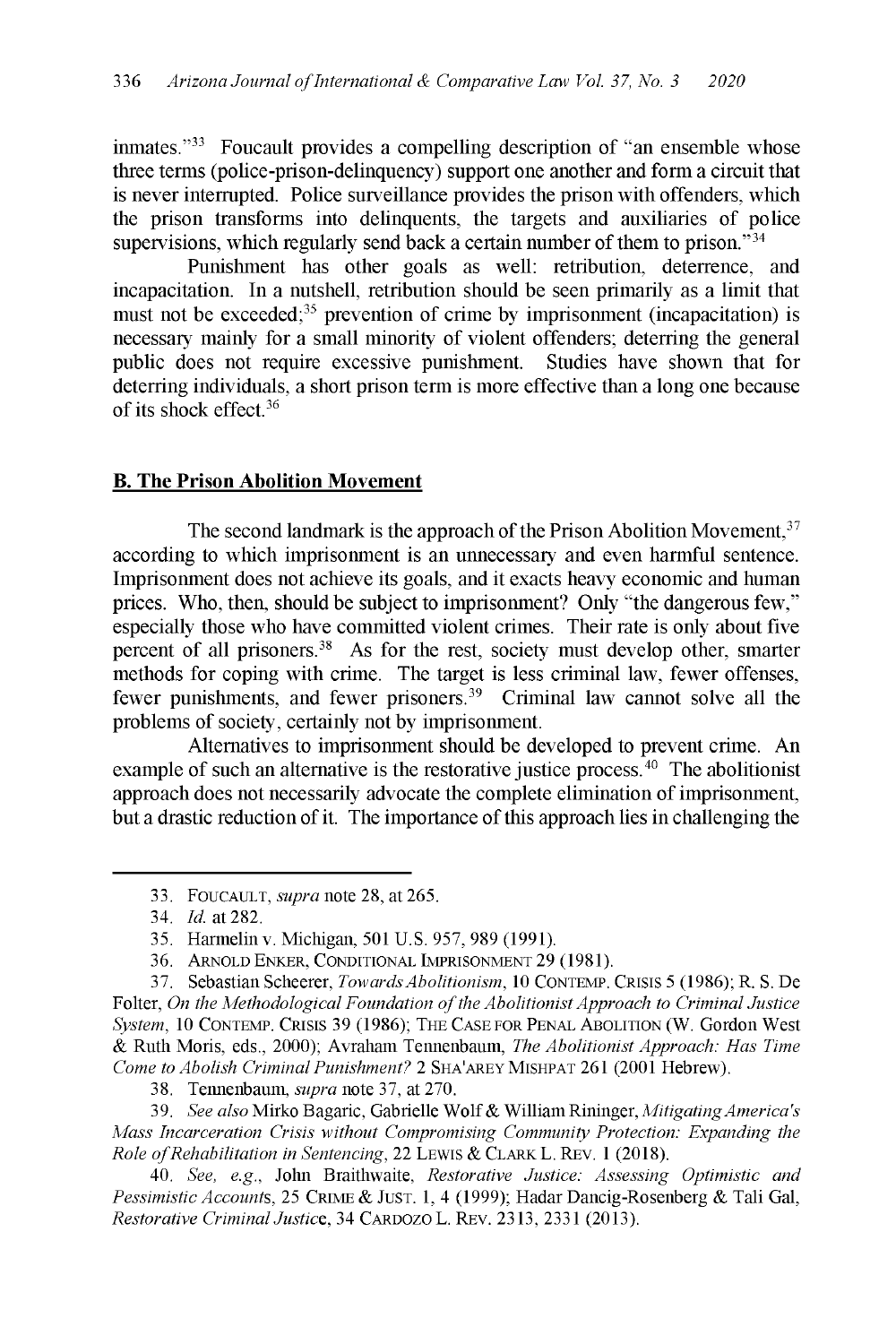conventional perceptions and rules of the criminal justice system, $4<sup>1</sup>$  and in aiming at reducing the conflict and the harm to the victim, rather than punishing the offender.42

One of the main arguments of the abolitionists is that because the law was enacted by the strong and rich, the sentences are disproportionate to the crimes. Excessively severe punishments are imposed for offenses typically perpetrated by poor people, such as theft and burglary, often referred to as "street offenses." Because the law is biased against the poor, $43$  it is not surprising that we find many of them imprisoned. To bring about a drastic change, we must refrain from the incarceration of non-violent property offenders.

## **C. National Academy of Sciences Report (2014) (NAS)**

Among the countless papers written about imprisonment, one of the most significant is the report from 2014 by the American National Academy of Sciences, titled "The Growth of Incarceration in the United States: Exploring Causes and Consequences."<sup>44</sup> The United States is the modern democratic society that has gone the farthest in its attempt to solve social problems through mass incarceration, and its lessons are instructive for other countries as well. The reports of the NAS are always thorough. In this case, a committee of twenty experts coordinated the studies and wrote the report. The committee included criminologists, sociologists, economists, political scientists, psychologists, jurists, and historians, and was assisted by other experts as well.<sup>45</sup>

The report addresses the huge increase in incarceration rates in the United States, from about 200,000 prisoners in the 1970s to more than two million at the time of the preparation of the report, and explores its causes and severe consequences. $46$  Much of the increase in prison sentences is attributed to the socalled "war on drugs."<sup>47</sup> No victories were won in such wars, and its only results were increased imprisonment and greater suffering. Rather than waging war on drugs and on crime, the state treats its citizens as captives.<sup>48</sup>

A second important factor in the increase in the incarceration rate is the

<sup>41.</sup> Susan M. Olson & Albert W. Dzur, *Reconstructing Professional Roles in Restorative Justice Programs,* UTAH L. REV. 57, 57 (2003).

*<sup>42.</sup> See* Antony Bottoms & Julian V. Roberts, *Preface to* HEARING THE VICTIM: ADVERSARIAL JUSTICE, CRIME VICTIMS AND THE STATE (2010).

*<sup>43.</sup> See also* Griffin v. Illinois, 351 U.S. 12, 23 (1956) (Frankfurter, J. concurring).

*<sup>44.</sup>* NAS 2014 Report, *supra* note 20.

*<sup>45.</sup> Id.* at 17.

*<sup>46.</sup> Id.* at 2, 13, 334-35.

*<sup>47.</sup> Id.* at 3, 336, 347.

*<sup>48.</sup> See also* Eliav Lieblich & Adam Shinar, *The Case against Police Militarization,* 23 MICH. J. RACE & L 105, 108 (2018) ("[T]his Article identifies the key problem of police militarization in its normalization ... [of] a presumption that the policed community is threatening ... while the liberal order ... must be based on precisely the opposite.").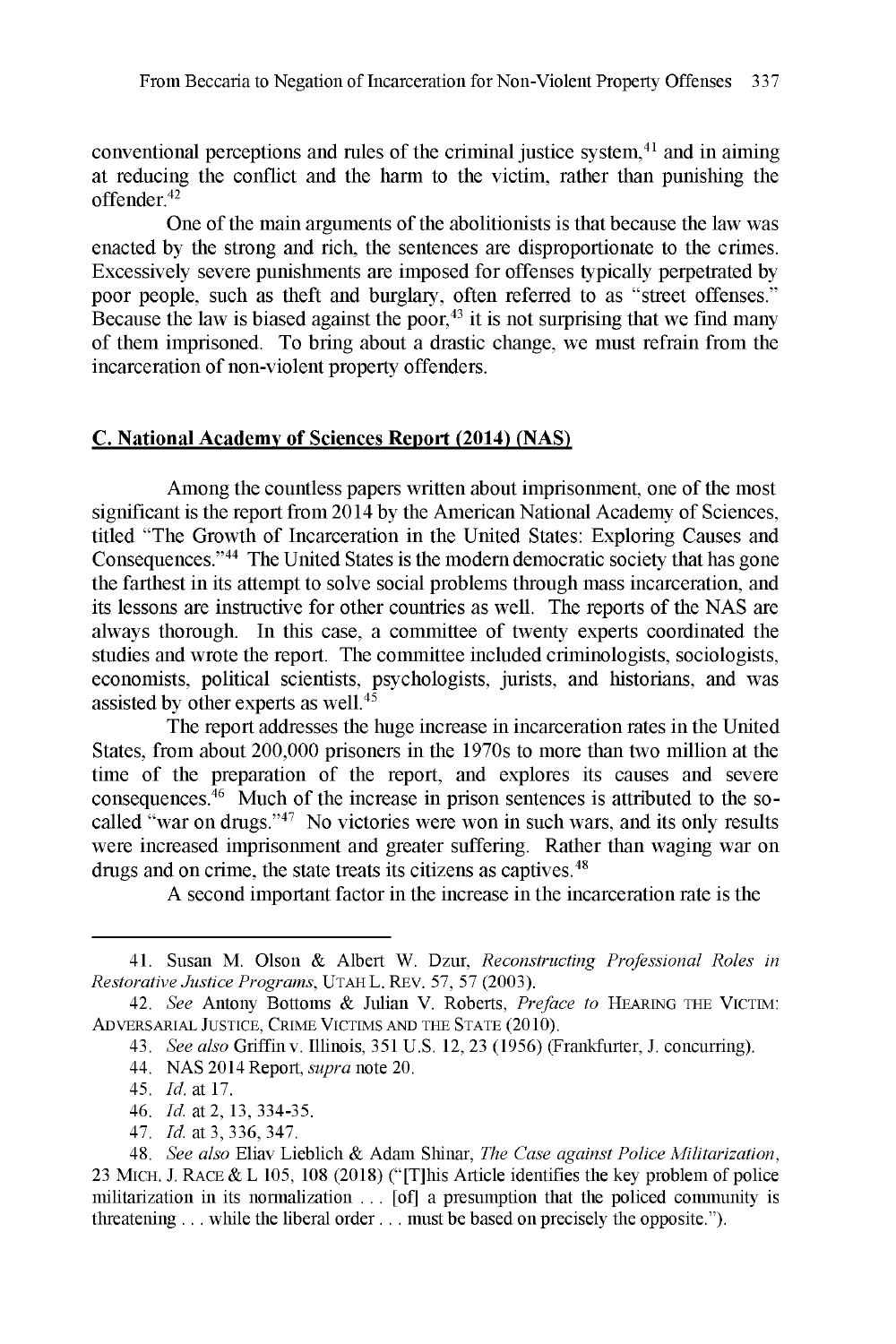policymakers' misguided belief that criminal law and imprisonment can eliminate crime. This erroneous belief has led to the enactment of cruel laws, such as life imprisonment with no possibility of parole after three convictions, the so-called "three-strikes law," applied even in the case of property offenses. $49$  The report demonstrates the inaccuracy of this belief and presents data showing that the contribution of the enormous increase in imprisonment to the reduction of crime was insignificant.<sup>50</sup> The report also shows that the contribution of imprisonment to deterrence is limited: studies have found that deterrence is achieved by increasing the certainty that perpetrators will be caught, rather than increasing punishment.  $51$ 

Beccaria realized this already in 1767: "The certainty of even a mild punishment will make a bigger impression than the fear of a more awful one which is united to a hope of not being punished at all." $52$  The report also shows that the contribution of long imprisonment to preventing convicted offenders from committing further offenses is small because recidivism generally declines with age. $53$ 

A third notable cause of the growth of incarceration is the mechanistic U.S. Federal Sentencing Guidelines.<sup>54</sup> To the extent that these guidelines were perceived as binding, not merely as advisory, as determined by federal law,<sup>55</sup> they caused a significant extension in the length of sentences imposed by the judges.

Incarceration in the United States affects mainly weak minorities, blacks and Hispanics, especially the poor, and the uneducated among them.<sup>56</sup> These communities already suffer from considerable health, social, and economic

51. NAS 2014 Report, *supra* note 20, at 4, 337; *see also* George Fisher, *The Birth of the Prison Retold,* 104 YALE L. J. 1235, 1278 (1995).

55. United States v. Booker, 543 U.S. 220, 266 (2005) (holding that the guidelines have only an advisory effect).

*<sup>49.</sup> See, e.g.,* Rummel v. Estelle, 445 U.S. 263 (1980); Mike Males **&** Dan Macallair, *Striking Out: The Failure of California's "Three-Strikes You're Out" Law, 11 STAN. L. &* POL'Y REV. 65 (1999).

<sup>50.</sup> NAS 2014 Report, *supra* note 20, at 4, 337; *see also* FOUCAULT, *supra* note 28, at 265 ("Prisons do not diminish the crime rate: they can be extended, multiplied or transformed, the quantity of crimes and criminals remains stable or, worse, increases.").

<sup>52.</sup> BECCARIA, *supra* note 2, at 63.

<sup>53.</sup> NAS 2014 Report, *supra* note 20, at 4-5, 337.

<sup>54.</sup> The punishment is determined by weighing the seriousness of the offense and its circumstances, as well as the circumstances related to the offender (mainly the offender's criminal record). The guidelines set a range for the punishment, specified in months of imprisonment (for example, 24 to 36). The guidelines are usually presented in the form of a table. The severity of the offense is based on the ranking of offenses along the severity axis, at times with the addition of circumstances (e.g., carrying a weapon). The offender axis is based mainly on the offender's criminal record and status at the time of the offense (e.g., released on bail, on probation, etc.). Judges are instructed to select the punishment that appears in the table at the point of intersection of the two axes. The judges may deviate from this punishment, but they must explain the deviation, and at times must do so based on considerations present in the guidelines: aggravating vs. mitigating circumstances. *See* 105(4) COLUM. L. REV. (2005) (a volume devoted entirely to criminal punishment).

<sup>56.</sup> NAS 2014 Report, *supra* note 20, at 2-5, 13, 31, 339.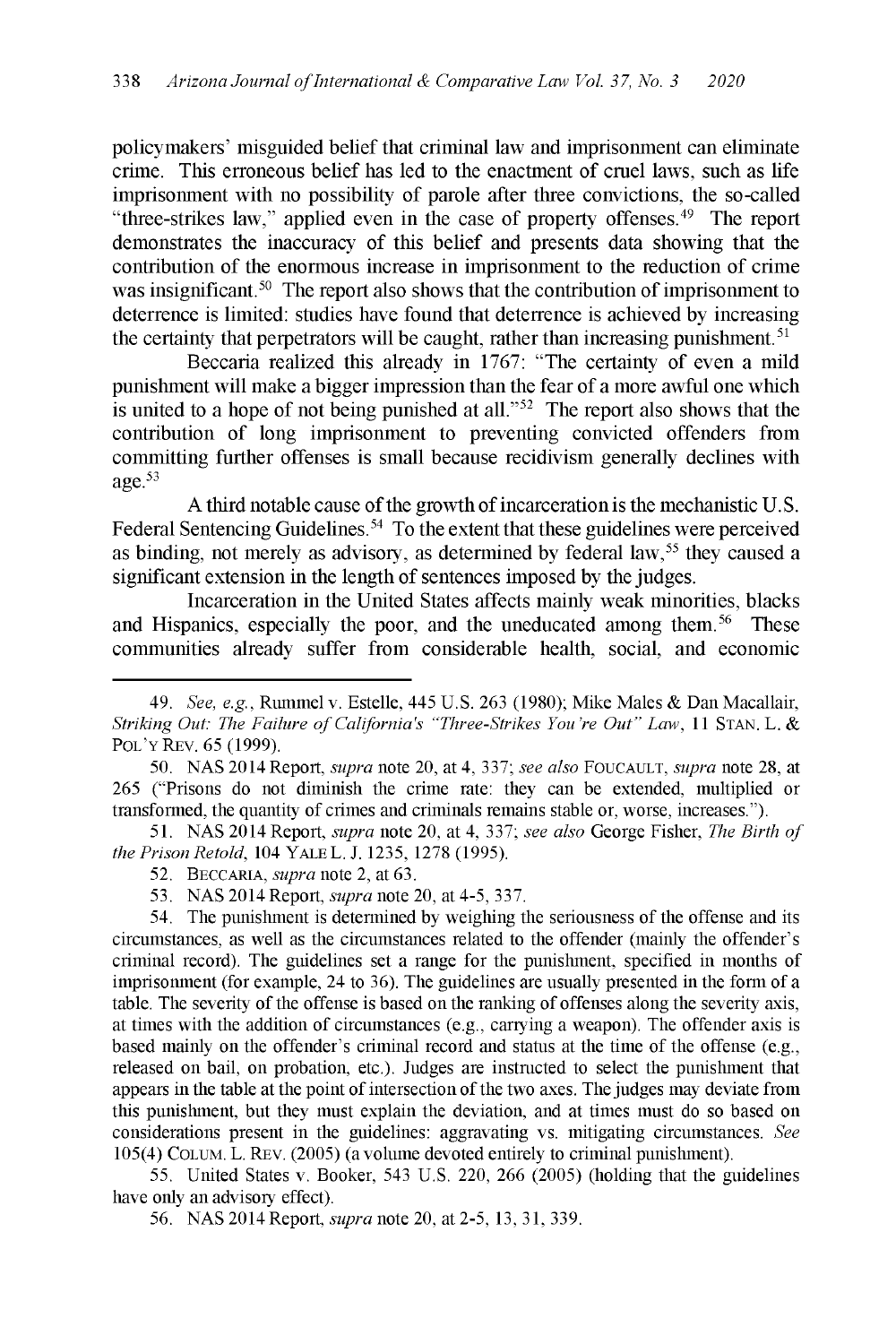difficulties.<sup>57</sup> The report shows that imprisonment has had severe social consequences, including the destruction of small communities.<sup>58</sup> The many long prison sentences exact a heavy social and economic toll, both during the period of imprisonment and after the release of the prisoner, whose family members, especially spouses and children, suffer greatly.<sup>59</sup>

The report recommends a change in policy, legislation, law enforcement, and court rulings aimed at significantly reducing imprisonment rates. It also recommends improving prison conditions and reducing unnecessary harm to the prisoners' family members and their communities. Given that most of the prisoners are expected to be released and to return to society at some point, the conditions of imprisonment must be adjusted in such a way that the transition from imprisonment to liberty would be successful both for the released prisoner and for society.

Plans should be devised for community-based alternatives to imprisonment and for support of released prisoners through employment, health, and education programs, which would significantly reduce recidivism. It is vital to reduce incarceration, and at the same time to develop alternatives to imprisonment, which in many cases are expected to be more practical and effective in achieving the goals of punishment than incarceration is.<sup>60</sup> The report suggests that it is not enough to change the policy from now on, so that fewer people are imprisoned and for shorter periods, but a significant change is required with respect to the many offenders already imprisoned, both in improving prison conditions and in greater use of early release mechanisms. $61$ 

The report offers four important principles for guiding penal reform: $62$ proportionality, parsimony, citizenship, and social justice. Proportionality is required between the actions of the offenders (taking into account their personal circumstances) and the severity of the punishment imposed on them. Any term of imprisonment for minor offenses, even a short one, is harsh and constitutes a severe punishment. Here is the main link that I want to make between Beccaria's words, the NAS Report, and my proposal to refrain from imprisonment for non-violent property offenses: imprisonment is disproportionate to non-violent property offenses. Society must find better and more humane ways to deal with offenses of this type.

The second principle is that of parsimony in punishment in general, and in imprisonment in particular. Even if imprisonment cannot be avoided, it must be imposed for the minimum length necessary to achieve its goals. According to the present proposal, except for the most serious crimes of murder, rape, and severe violence, any prolonged imprisonment is suspected of violating the principle of parsimony, and it certainly does so in the case of non-violent property offenses.

60. *Id.* at 343-53.

62. *Id.* at 8, 23, 341-53.

*<sup>57.</sup> Id.* at 7.

<sup>58.</sup> *See id.* at 6-7.

<sup>59.</sup> *Id.* at 338.

<sup>61.</sup> *See* NAS 2014 Report, *supra* note 20, at 344.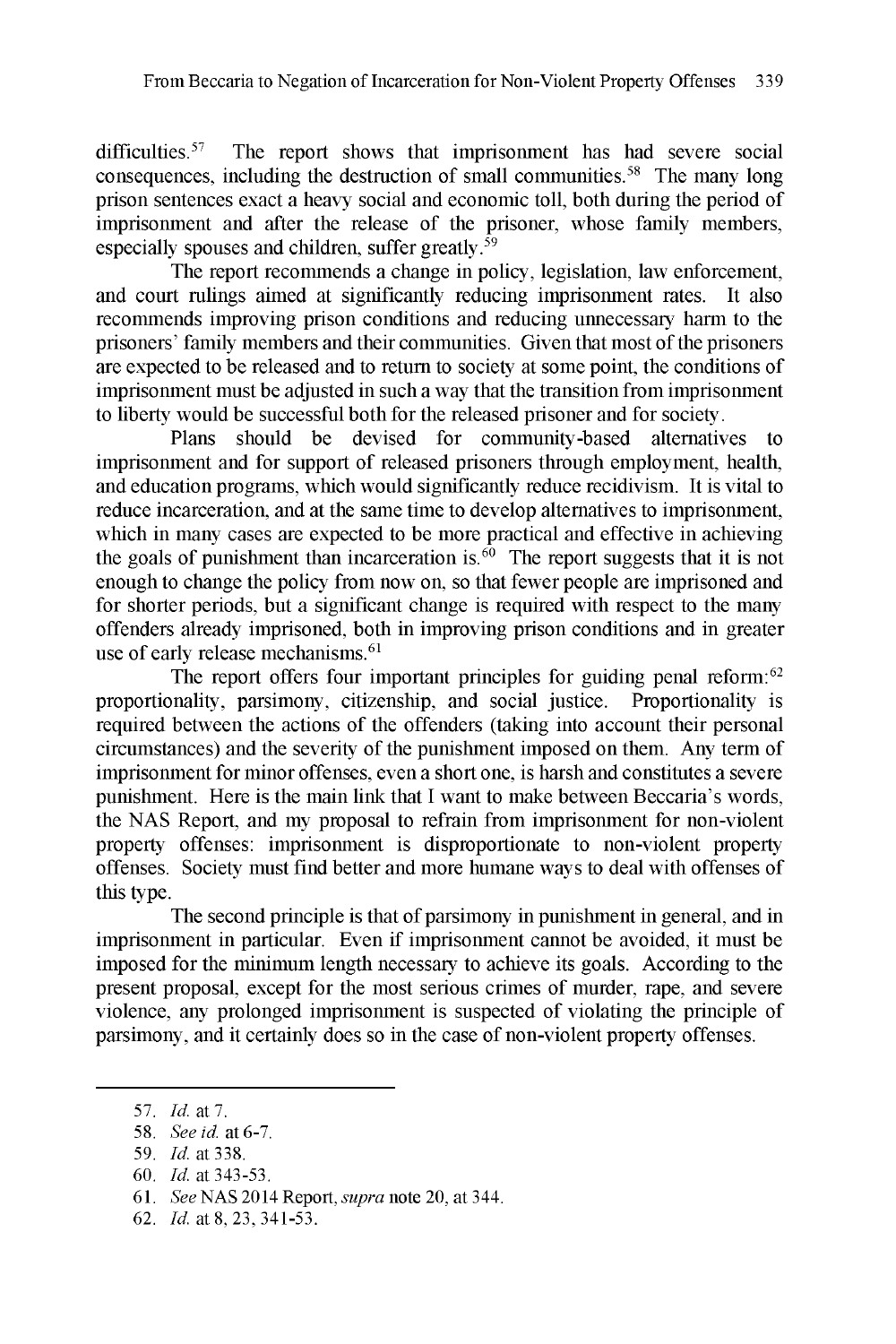The principle of citizenship requires that we ensure that the conditions of imprisonment and its consequences are not so severe or lasting as to violate the prisoner's fundamental status as a member of society. Prisons must function in a way that respects the prisoners' autonomy and dignity. What is happening inside prisons should be transparent to the public at large. Inhumane prison conditions undermine the principle of citizenship.

The fourth and last principle is that of social justice. The position of the NAS Report is that prisons must become instruments of justice; the overall result of which should be the promotion of aspirations of society for a fair distribution of rights, resources, and opportunities. The principle of social justice is severely violated when imprisonment is imposed mainly on the poor and on minorities. At a minimum, it is necessary for prisons not to undermine the desire for social justice.

The report suggests that in their enthusiastic support for the war on crime, law enforcement officials have severely undermined these four principles, which are vitally important in a democratic state.63 The position of the report is that a new balance is required between the goals of society, and that overly severe punishment does not serve these goals. The report ends with a recommendation to significantly reduce the number of prison sentences and their length, and to use the large amount of money saved to support weaker populations by implementing programs that are expected to reduce crime more than incarceration does, and certainly in a more humane way.<sup>64</sup> Another American report from 2015, titled "What Caused the Crime Decline? $10^{5}$  also found that more incarceration does not lead to less crime.

## **D. British Academy Report (2014)**

In 2014, when the NAS report was published, a significant change occurred in the perception of imprisonment and of its place in society, as reflected also in the British Academy report, titled "A Presumption Against Imprisonment."66

The report reviews the significant increase in incarceration rates in England, Wales, and Scotland, from about 45,000 prisoners in 1992 to about 84,000 in 2013; an almost 100% increase.  $67$  The report found that sentencing in the courts is disproportionate to the gravity of the offenses, and is the result of misguided pressure by the media and public opinion on legislators and judges. The mistake

<sup>63.</sup> *See id.* at 341.

*<sup>64.</sup> Id.* at 343.

<sup>65.</sup> OLIVER ROEDER, LAUREN-BROOKE EISEN *&* JULIA BOWLING, BRENNAN CTR. FOR JUST., WHAT CAUSED THE CRIME DECLINE? 10 (2015), http://papers.ssrn.com/sol3/ papers.cfm?abstract id=2566965 ("This report aims to spur discussion of what constitutes effective policies to deter crime. It aims to use science, law, and logic to break the myth that has fueled mass incarceration and resulted in harm to our communities, our economy, and our country. More incarceration does not lead to less crime. The United States can simultaneously reduce crime and reduce mass incarceration.").

<sup>66.</sup> *See* BRIT. ACAD., *supra* note 21, at 15.

*<sup>67.</sup> Id.* at 26.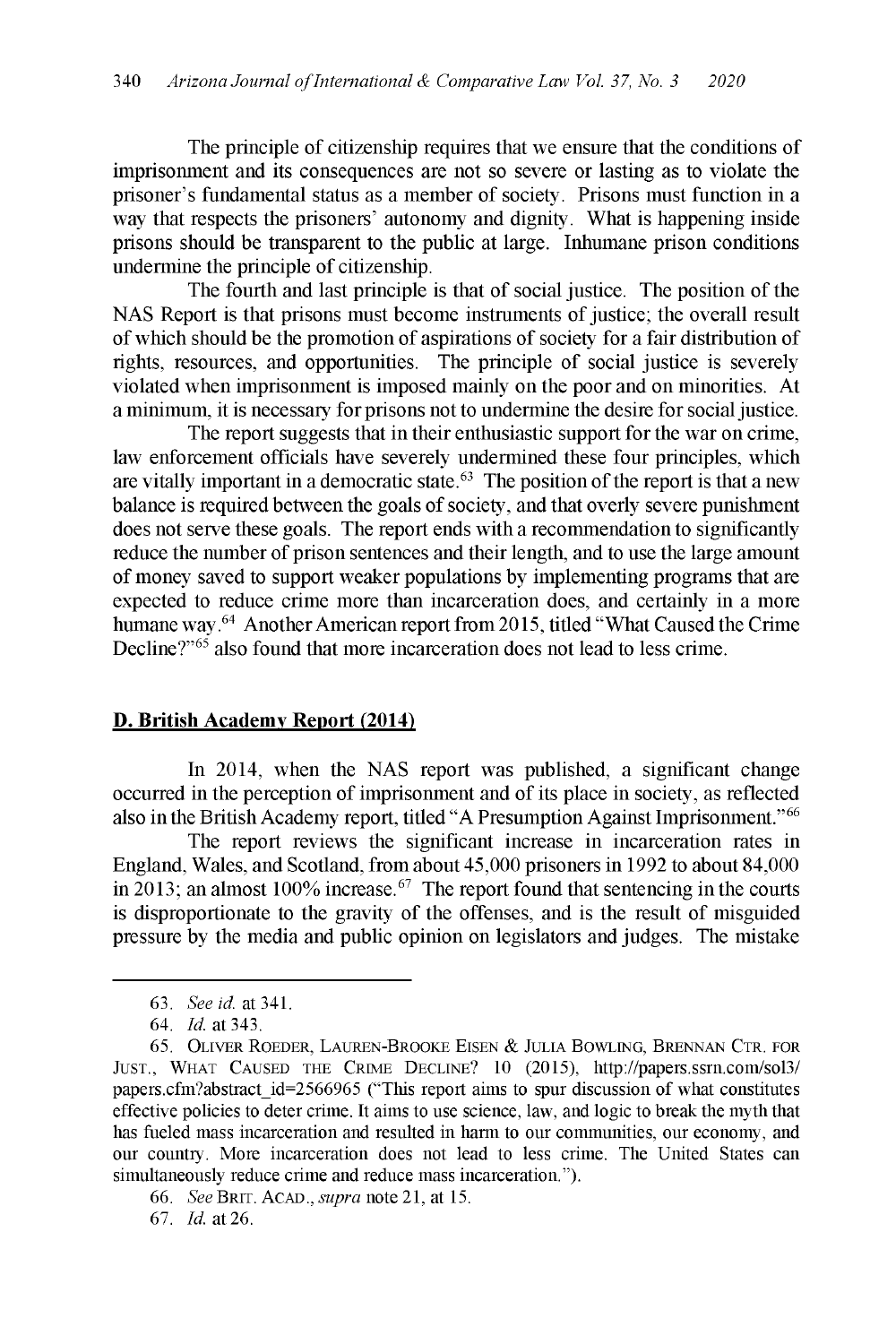lies in the perception that crime is on the rise and that it can be reduced by increased use of imprisonment. The report shows both the huge financial cost of incarceration<sup>68</sup> and its heavy personal and social cost. The report points to the deterioration of prison conditions and the lack of response to the special needs of disadvantaged groups of prisoners.

The report recommends a significant change in incarceration policy, based on a thorough discussion of theoretical, moral, and political arguments pertaining to the pros and cons of imprisonment. $69$  The report advocates a massive reduction in the use of incarceration to promote the social values of liberty, autonomy, solidarity, dignity, inclusion, and security.<sup>70</sup> These values must guide our attitude toward all members of society, including those convicted of committing criminal offenses. The central recommendation of the report is a strong presumption against the use of imprisonment, which will not be easy to refute.

The report offers several strategies for reducing the prison population.<sup>71</sup> First, transferring the drafting of sentencing policy from the political field, which produces frequent, short-term changes, to a professional body of experts who would outline a long-term policy. Second, exclusion of certain types of lighter offenses from the field of criminal law. Third, promoting alternatives to imprisonment. Fourth, abolishing, or at least reducing, the use of short sentences of several months; or in other words, eliminating imprisonment in cases when short sentences are currently imposed. Fifth, canceling or restricting prison sentences for certain types of offenses. Sixth, reevaluation of prison sentences with the view of shortening them. Seventh, releasing mentally disordered and addicted persons from prisons for treatment in more appropriate settings. Eighth, accelerating early release.

The fifth recommendation, to stop imposing prison terms for certain types of offenses, corresponds to my proposal. Imprisonment is disproportionate in cases of offenses such as theft, pickpocketing, burglary of a business or a vehicle (unlike burglary of a dwelling), fraud, embezzlement, possession of stolen property, property damage, and more. Prison sentences should be restricted mainly to cases involving bodily harm, threat of bodily harm (as opposed to threat of property damage), and sexual assault. Today, prisons are populated with thousands of inmates who were convicted of property offenses that do not involve violence. The release of this population would significantly reduce the number of prisoners (assuming that in the future such offenses will incur no incarceration, but rather more appropriate and effective sentences).

<sup>68.</sup> *Id.* at 16 (in England and Wales the financial cost doubled during this period, to about  $£ 3$  billion).

*<sup>69.</sup> Id.* at 52.

*<sup>70.</sup> Id.* at 17-18.

<sup>71.</sup> BRIT. ACAD., *supra* note 21, at 86.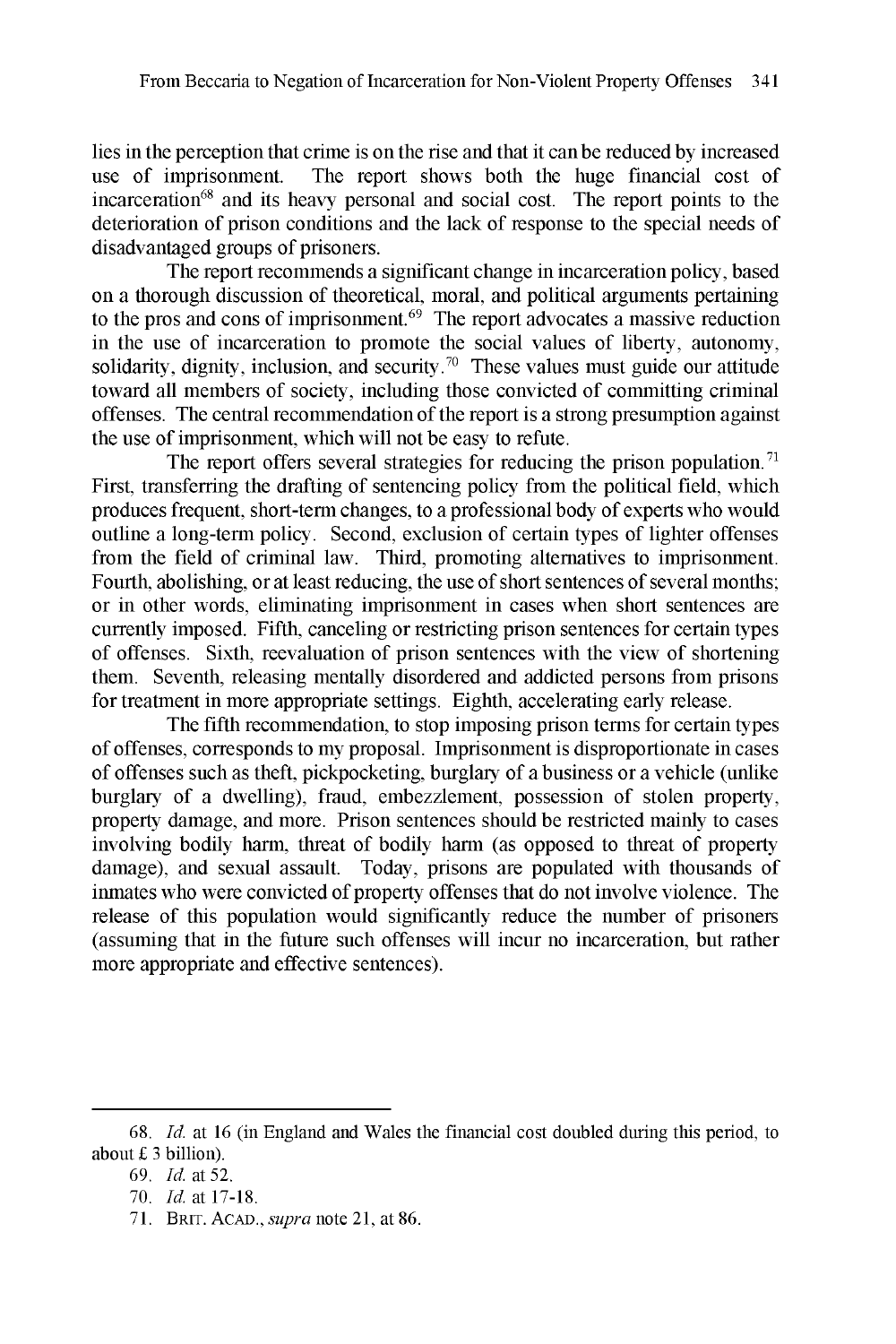#### **III. THE ISRAELI EXPERIENCE AND A RETURN TO BECCARIA**

#### **A. The Israeli Experience**

The important insight that the use of incarceration should be reduced imprisoning fewer people, for shorter periods of time-has recently reached Israel too, as manifested in the report of Justice Dorner's committee<sup>72</sup> from 2015, which is similar in its conclusions to the NAS and the British Academy reports. The report states that extending the prison terms does not advance the fight against crime and is therefore not justified as a means to achieve this goal.<sup>73</sup> The report contains six conclusions and recommendations. First, it concludes that expanding the use of incarceration or imposing longer prison terms does not promote deterrence.<sup>74</sup> Second, rehabilitation in the community-based on punishment ranging from working for the public in the status of a prisoner to probation and community service—is expected to produce better results.<sup>75</sup> Third, the report found that the effective use of imprisonment as a crime prevention tool must distinguish between offenders who are likely to repeat offenses and those who are not.  $\tilde{a}$  To explain further, the criminogenic effect of imprisonment must be taken into account, namely that imprisonment in general, and prolonged imprisonment in particular, encourage a tendency for delinquency and increase the likelihood that the prisoner will commit offenses upon release.<sup>77</sup> We should also consider the high incarceration costs that could have been directed to other means of reducing crime, the diminishing marginal benefit of incarceration, and the turnover effect, whereby the removal of criminals from the public sphere often allows others to take their place. <sup>7</sup><sup>8</sup>

Fourth, the report concluded that while in prison, inmates lose a great deal of their skills and abilities to earn a living legally, and often the prison reinforces delinquent thinking and behavioral patterns, so that the likelihood of a former inmate committing more offenses is greater than that of an offender not sentenced to prison.79 Fifth, the direct cost of incarceration in Israel is about Israeli New Shekel (NIS) 10,000 a month for an average prisoner (just under 3,000 USD). To this should be added other costs, including state aid to the families of prisoners and the costs associated with the weakening of disadvantaged populations, a factor that increases the tendency for delinquency. $80$  By comparison, punishment in the community, which includes various rehabilitation programs, is cheaper and more

80. *Id.*

<sup>72.</sup> PUBLIC COMMITTEE TO EXAMINE THE PUNISHMENT AND TREATMENT OF OFFENDERS POLICY, REPORT (2015) (Hebrew).

<sup>73.</sup> *Id.*

<sup>74.</sup> *Id.*

<sup>75.</sup> *Id.*

*<sup>76.</sup> Id.*

<sup>77.</sup> PUBLIC COMMITTEE TO EXAMINE THE PUNISHMENT AND TREATMENT OF OFFENDERS POLICY, *supra* note 72.

<sup>78.</sup> *Id.*

*<sup>79.</sup> Id.*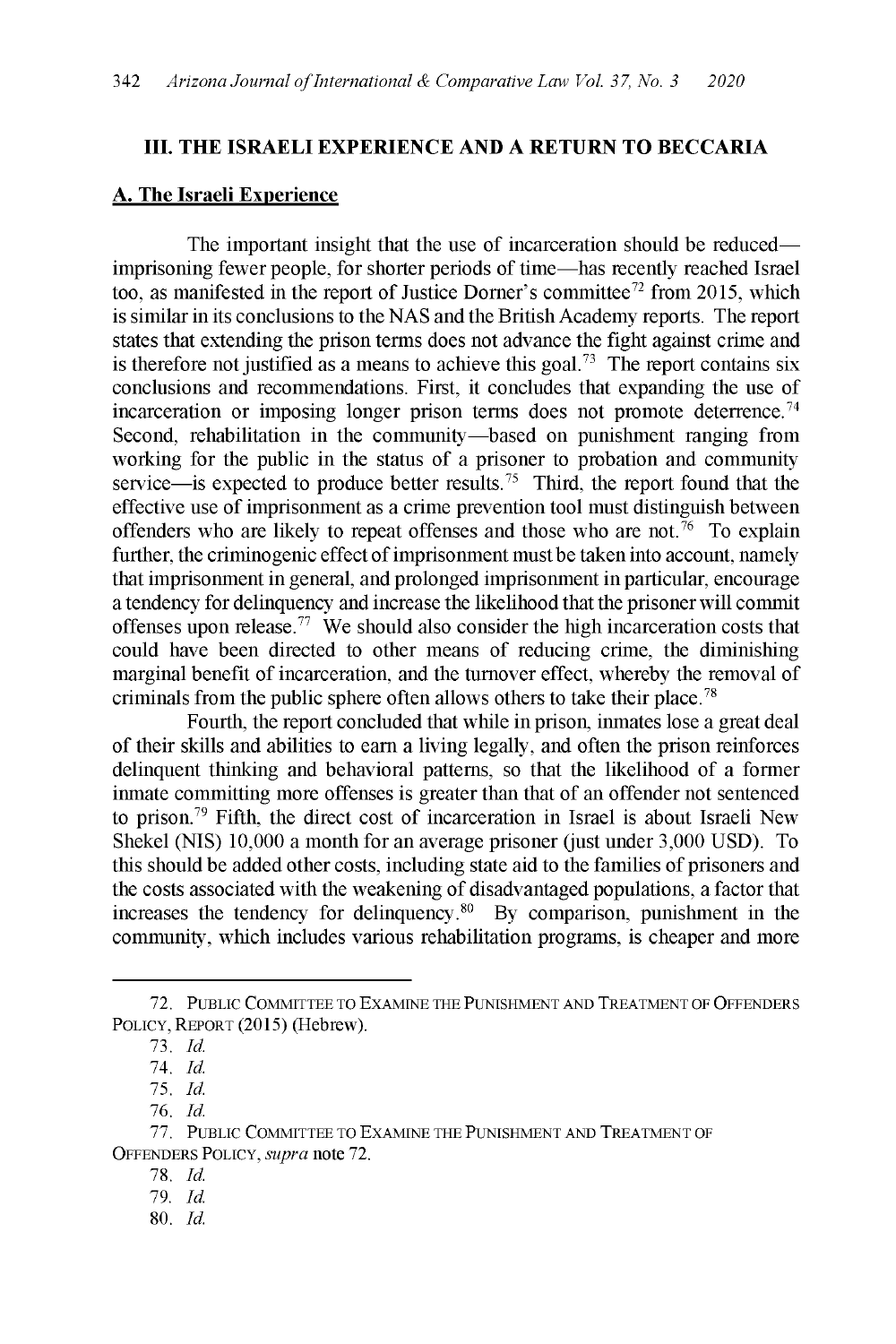effective. $81$  Finally, the use of imprisonment should be reduced if it is not necessary for limiting the ability of high-risk offenders to commit crimes.<sup>82</sup> Cheaper and more effective penalties should be imposed, to bring about more efficient and correct allocation of resources aimed at reducing crime. As an example, in Israel, the current monthly cost of incarceration stands at about 2,900 USD per prisoner, the same as the cost of a probation officer who handles about thirty perpetrators, and the chances of success in rehabilitation outside the prison are greater.<sup>83</sup>

The report offers a chance for changing the perception of imprisonment, not only based on its content, but also because of the authority of the committee members who produced it. The committee included, in addition to a retired justice and various academics, senior representatives of the State Attorney's Office, the prison service, and the police.

The committee recommended that when Knesset (Israeli parliament) members propose legislating a new offense or propose extending an existing prison sentence, they should include the estimate by the Treasury of the expected increase in the cost of incarceration. This may be the most important recommendation of the report, as not every legislator know of the heavy costs of a prison sentence.

To the estimated monthly cost of maintaining a prisoner, one must also add the enormous cost of building the prison facility itself. Therefore, my estimation is that if someone steals small amounts of money from time to time, it is less costly to society if they continue stealing occasionally than to allocate significant amounts of money for their imprisonment. Furthermore, if the thieves are poor people, out of combined financial and social considerations, they could be granted monthly support at a lower cost than that of incarceration; for example, in the form of vouchers for education, housing, food, medical treatment, etc., at least for a limited time, until they find employment.

In a significant recent development in Israel, the Supreme Court granted a petition by human rights organizations, and ordered state authorities to expand the average living space for prisoners from three to four square meters within eighteen months.<sup>84</sup> There are two main ways of accomplishing this: either to foolishly build more prisons, at a cost of billions, or to release prisoners. In December 2018, the first 1000 prisoners were released.

How can we achieve the goal of reducing the number of incarcerated people? We should return to Cesare Beccaria's timeless book, accept his proposition that fines are appropriate punishment for theft, and extend the offense of theft to include all non-violent property offenses, or at least all offenses that protect only the social value of property, without other social values such as privacy or freedom of will.

81. *Id.*

<sup>82.</sup> PUBLIC COMMITTEE TO EXAMINE THE PUNISHMENT AND TREATMENT OF OFFENDERS POLICY, *supra* note 72.

<sup>83.</sup> *Id.*

<sup>84.</sup> HCJ 1892/14 Ass'n for C.R. in Isr., Coll. of Law & Bus. in Ramat Gan, & Physicians for Human Rights v. Minister of Pub. Sec., Prison Comm'n & Minister of Just. (Israel).